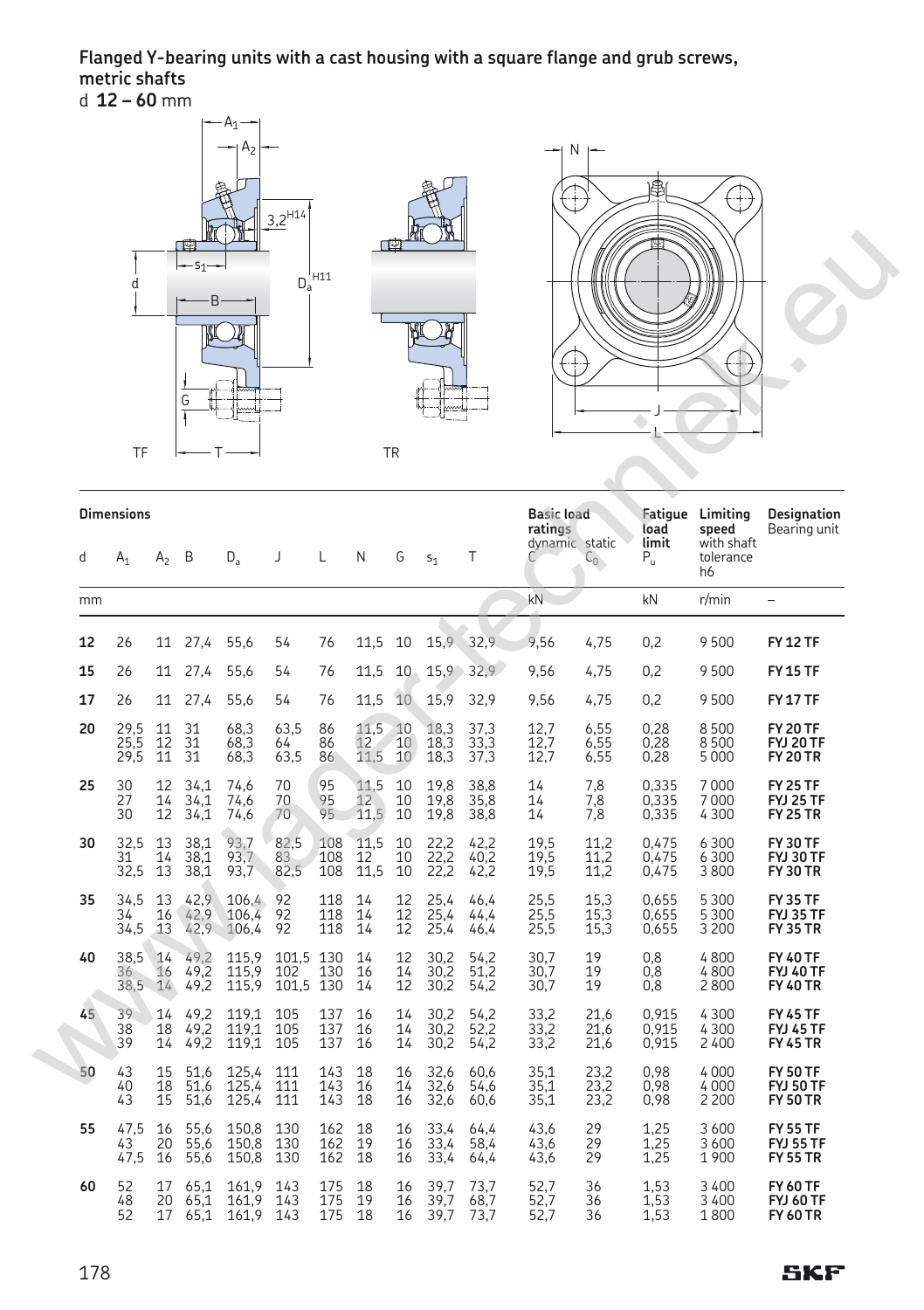

| 曲                                                      | <b>TICH</b><br><u>) al</u>             |                                                              |                         |                                      |                             |
|--------------------------------------------------------|----------------------------------------|--------------------------------------------------------------|-------------------------|--------------------------------------|-----------------------------|
| <b>Designations</b><br>Bearing unit                    | Separate components<br>Housing         | Bearing                                                      | Mass<br>Bearing<br>unit | Appropriate end cover<br>Designation | Dimension<br>A <sub>5</sub> |
|                                                        |                                        |                                                              | kg                      |                                      | mm                          |
| <b>FY 12 TF</b>                                        | FY 503 M                               | YAR 203/12-2F                                                | 0,47                    |                                      |                             |
| <b>FY 15 TF</b>                                        | FY 503 M                               | YAR 203/15-2F                                                | 0,45                    |                                      |                             |
| <b>FY 17 TF</b>                                        | FY 503 M                               | <b>YAR 203-2F</b>                                            | 0,44                    |                                      |                             |
| <b>FY 20 TF</b><br><b>FYJ 20 TF</b><br><b>FY 20 TR</b> | FY 504 M<br><b>FYJ 504</b><br>FY 504 M | YAR 204-2F<br><b>YAR 204-2F</b><br>YAR 204-2RF               | 0,60<br>0,65<br>0,60    | <b>ECY 204</b><br><b>ECY 204</b>     | 18,5<br>18,5                |
| <b>FY 25 TF</b><br><b>FYJ 25 TF</b><br><b>FY 25 TR</b> | FY 505 M<br><b>FYJ 505</b><br>FY 505 M | <b>YAR 205-2F</b><br>YAR 205-2F<br><b>YAR 205-2RF</b>        | 0,77<br>0,86<br>0,77    | <b>ECY 205</b><br><b>ECY 205</b>     | 18<br>18                    |
| <b>FY 30 TF</b><br>FYJ 30 TF<br><b>FY 30 TR</b>        | FY 506 M<br><b>FYJ 506</b><br>FY 506 M | YAR 206-2F<br>YAR 206-2F<br><b>YAR 206-2RF</b>               | 1,10<br>1,20<br>1,10    | <b>ECY 206</b><br><b>ECY 206</b>     | 20<br>20                    |
| <b>FY 35 TF</b><br><b>FYJ 35 TF</b><br><b>FY 35 TR</b> | FY 507 M<br><b>FYJ 507</b><br>FY 507 M | YAR 207-2F<br>YAR 207-2F<br><b>YAR 207-2RF</b>               | 1,40<br>1,50<br>1,40    | <b>ECY 207</b><br><b>ECY 207</b>     | 22<br>22                    |
| <b>FY 40 TF</b><br><b>FYJ 40 TF</b><br><b>FY 40 TR</b> | FY 508 M<br><b>FYJ 508</b><br>FY 508 M | <b>YAR 208-2F</b><br><b>YAR 208-2F</b><br><b>YAR 208-2RF</b> | 1,90<br>1,80<br>1,90    | <b>ECY 208</b><br><b>ECY 208</b>     | 23,5<br>23,5                |
| <b>FY 45 TF</b><br><b>FYJ 45 TF</b><br><b>FY 45 TR</b> | FY 509 M<br>FYJ 509<br>FY 509 M        | YAR 209-2F<br>YAR 209-2F<br><b>YAR 209-2RF</b>               | 2,10<br>2,45<br>2,10    | <b>ECY 209</b><br><b>ECY 209</b>     | 23<br>23                    |
| <b>FY 50 TF</b><br><b>FYJ 50 TF</b><br><b>FY 50 TR</b> | FY 510 M<br>FYJ 510<br>FY 510 M        | YAR 210-2F<br>YAR 210-2F<br><b>YAR 210-2RF</b>               | 2,50<br>3,15<br>2,50    | ECY 210<br><b>ECY 210</b>            | 29,5<br>29,5                |
| <b>FY 55 TF</b><br><b>FYJ 55 TF</b><br><b>FY 55 TR</b> | FY 511 M<br>FYJ 511<br>FY 511 M        | YAR 211-2F<br>YAR 211-2F<br><b>YAR 211-2RF</b>               | 3,60<br>3,45<br>3,60    | <b>ECY 211</b><br><b>ECY 211</b>     | 34<br>34                    |
| <b>FY 60 TF</b><br><b>FYJ 60 TF</b><br><b>FY 60 TR</b> | FY 512 M<br><b>FYJ 512</b><br>FY 512 M | YAR 212-2F<br>YAR 212-2F<br><b>YAR 212-2RF</b>               | 4,60<br>4,50<br>4,60    | <b>ECY 212</b><br><b>ECY 212</b>     | 35,5<br>35,5                |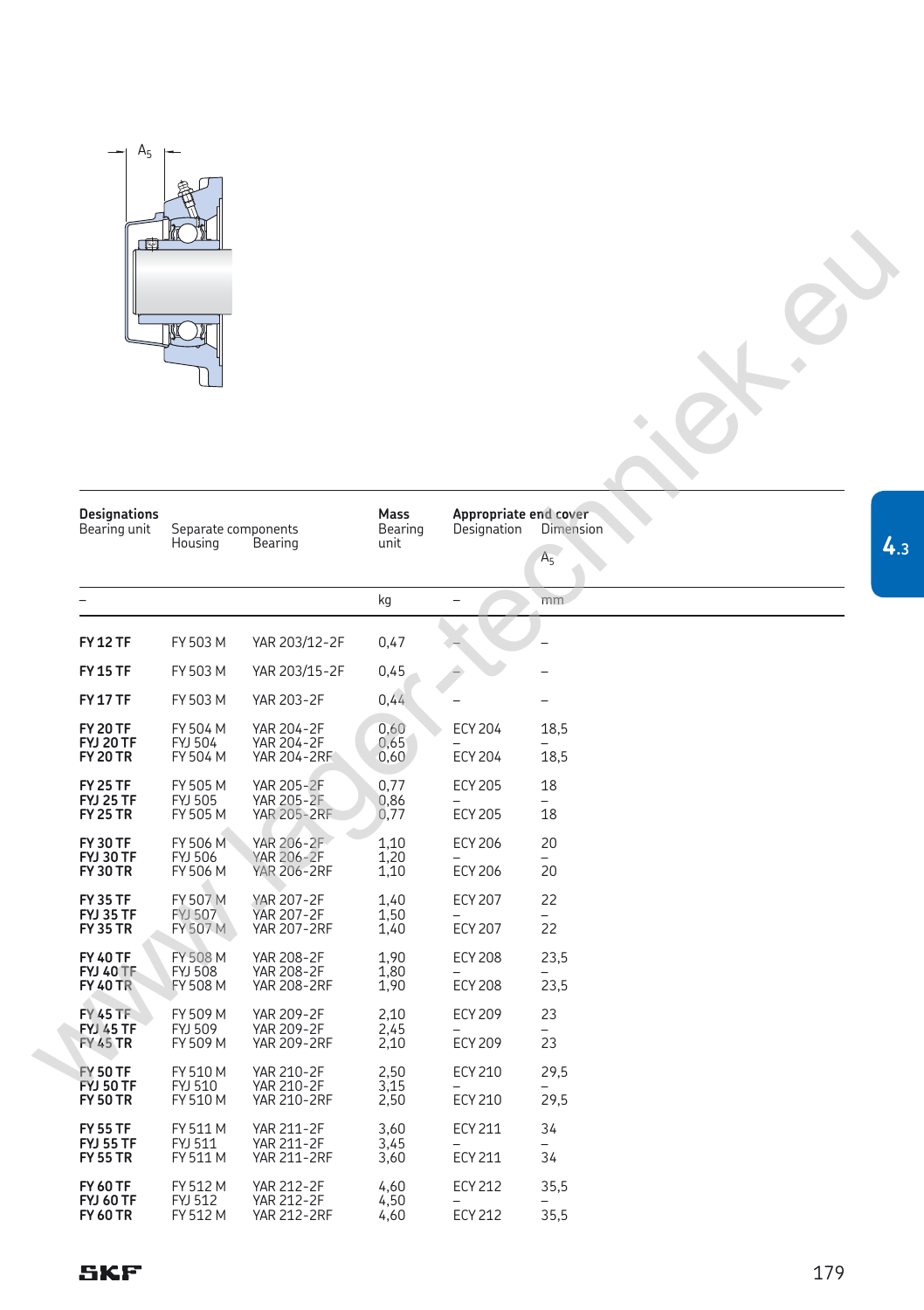## **Flanged Y-bearing units with a cast housing with a square flange and grub screws, metric shafts** d **65 – 100** mm



| d   | <b>Dimensions</b><br>$A_1$ | A <sub>2</sub> | B    | $D_a$                                  | J | L   | N  | G           | $S_1$             | T     | <b>Basic load</b><br>ratings<br>dynamic static<br>C | $C_0$    | load<br>limit<br>$P_u$ | Fatigue Limiting<br>speed<br>with shaft<br>tolerance<br>h <sub>6</sub> | <b>Designation</b><br>Bearing unit  |
|-----|----------------------------|----------------|------|----------------------------------------|---|-----|----|-------------|-------------------|-------|-----------------------------------------------------|----------|------------------------|------------------------------------------------------------------------|-------------------------------------|
| mm  |                            |                |      |                                        |   |     |    |             |                   |       | kN                                                  |          | kN                     | r/min                                                                  | $\overline{\phantom{a}}$            |
| 65  | 52,5<br>50                 | 17<br>20       |      | 68,3 161,9 149,5 187<br>68,3 161,9 149 |   | 187 | 19 | 18 16<br>16 | 42,9 76,9<br>42,9 | 72.9  | 57,2<br>57,2                                        | 40<br>40 | $1,7$<br>$1,7$         | 3000<br>3 0 0 0                                                        | <b>FY 65 TF</b><br><b>FYJ 65 TF</b> |
| 70  |                            |                |      | 50,3 21,3 69,9 161,9 152               |   | 193 | 19 | 16          | 39,7              | 70,7  | 62,4                                                | 44       | 1,86                   | 2800                                                                   | <b>FYJ 70 TF</b>                    |
| 75  |                            |                |      | 53,6 22,1 73,1 179,4 159               |   | 200 |    |             | $19 - 16 - 46,1$  | 80,1  | 66,3                                                | 49       | 2,04                   | 2600                                                                   | FYJ 75 TF                           |
| 80  | 54,5 22                    |                |      | 77,9 179,4 165                         |   | 208 |    |             | 23 20 47,7        | 81,7  | 72,8                                                | 53       | 2,16                   | 2400                                                                   | <b>FYJ 80 TF</b>                    |
| 90  |                            | 63,4 23,4 89   |      | 193,7 187                              |   | 235 |    | 23 20       | 54                | 94    | 95,6                                                | 72       | 2,7                    | 2000                                                                   | FYJ 90 TF                           |
| 100 | 70                         | 25             | 98,4 | 215,9 210                              |   | 265 |    |             | 27 24 63,4        | 107,5 | 124                                                 | 93       | 3,35                   | 1900                                                                   | <b>FYJ 100 TF</b>                   |
|     |                            |                |      |                                        |   |     |    |             |                   |       |                                                     |          |                        |                                                                        |                                     |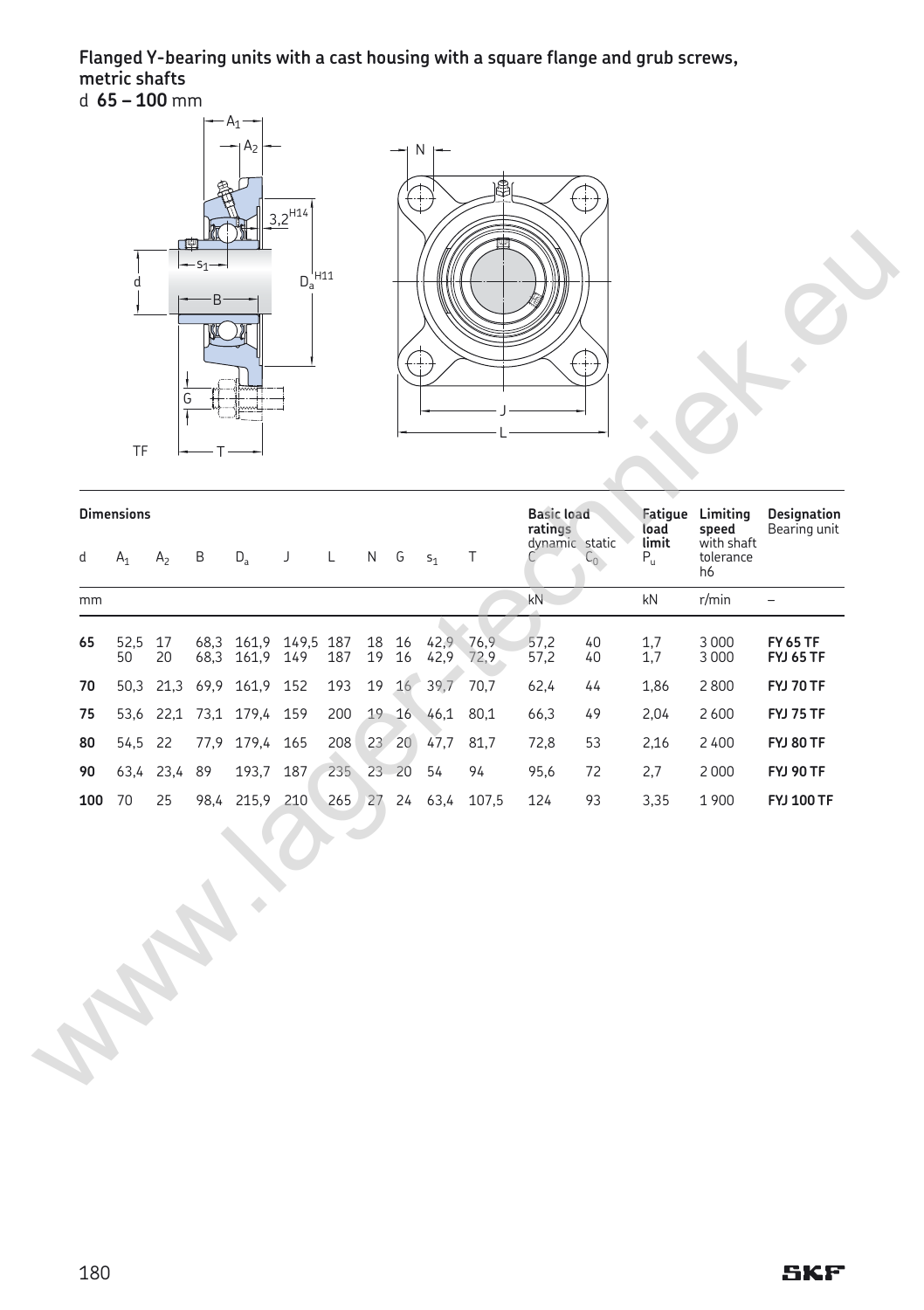

| <b>Designations</b><br>Bearing unit | Separate components<br>Housing | Bearing                         | Mass<br>Bearing<br>unit |                          | Appropriate end cover<br>Designation Dimension<br>A <sub>5</sub> |  |
|-------------------------------------|--------------------------------|---------------------------------|-------------------------|--------------------------|------------------------------------------------------------------|--|
|                                     |                                |                                 | kg                      | $\overline{\phantom{0}}$ | mm                                                               |  |
| <b>FY 65 TF</b><br><b>FYJ 65 TF</b> | FY 513 M<br>FYJ 513            | YAR 213-2F<br><b>YAR 213-2F</b> | 5,30<br>5,80            | <b>ECY 213</b>           | 35,5                                                             |  |
| <b>FYJ 70 TF</b>                    | FYJ 514                        | <b>YAR 214-2F</b>               | 6,00                    |                          |                                                                  |  |
| <b>FYJ 75 TF</b>                    | FYJ 515                        | <b>YAR 215-2F</b>               | 6,80                    |                          |                                                                  |  |
| <b>FYJ 80 TF</b>                    | FYJ 516                        | YAR 216-2F                      | 7,60                    |                          |                                                                  |  |
| <b>FYJ 90 TF</b>                    | <b>FYJ 518</b>                 | YAR 218-2F                      | 11,5                    |                          |                                                                  |  |
| <b>FYJ 100 TF</b>                   | <b>FYJ 520</b>                 | <b>YAR 220-2F</b>               | 15,2                    |                          |                                                                  |  |
|                                     |                                |                                 |                         |                          |                                                                  |  |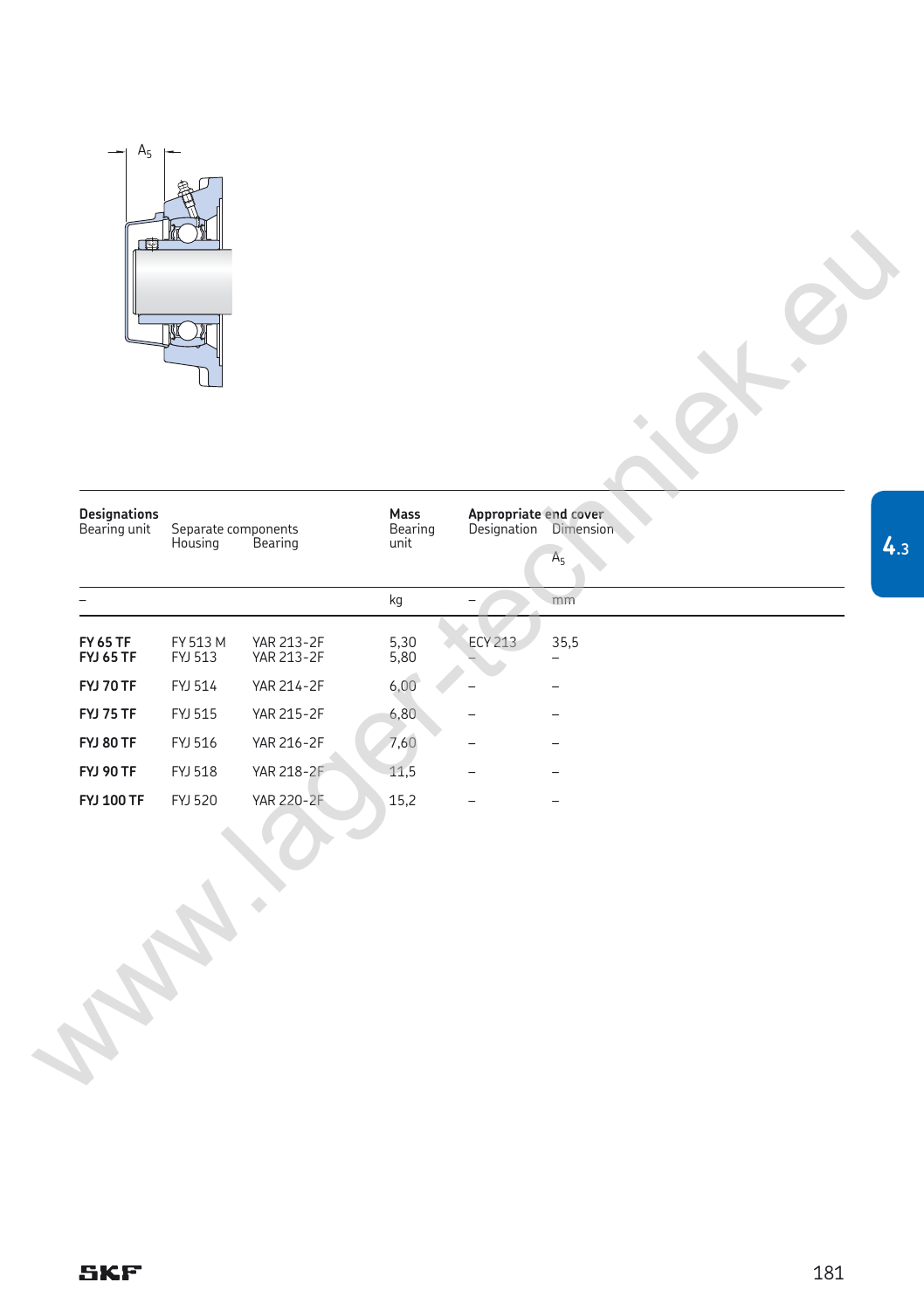## **Flanged Y-bearing units with a cast housing with a square flange and grub screws, inch shafts** d **1/2 – 1 1/<sup>4</sup>** in





|                        | d<br>TF                      | 四<br>$-51-$<br>B<br>G    |                                 |                            | ÷                          |                        |                              |                                  |                                       |
|------------------------|------------------------------|--------------------------|---------------------------------|----------------------------|----------------------------|------------------------|------------------------------|----------------------------------|---------------------------------------|
| <b>Dimensions</b>      |                              |                          |                                 |                            |                            |                        |                              |                                  | Designation<br>Bearing unit           |
| d                      | $A_1$                        | A <sub>2</sub>           | B                               | J                          | L                          | G                      | $S_1$                        | $\overline{\mathsf{T}}$          |                                       |
| in/mm                  |                              |                          |                                 |                            |                            |                        |                              |                                  |                                       |
| 1/2<br>12,7            | 0.92<br>23,4                 | 0.39<br>9,9              | 1.08<br>27,4                    | 2.13<br>54                 | 3.00<br>76,2               | 3/8<br>10              | 0.63<br>15,9                 | 1.20<br>30,6                     | FY 1/2 TF                             |
| 5/s<br>15,875          | 0.92<br>23,4                 | 0.39<br>9,9              | 1.08<br>27,4                    | 2.13<br>54                 | 3.00<br>76,2               | 3/8<br>10              | 0.63<br>15,9                 | 1.20<br>30,6                     | <b>FY 5/8 TF</b>                      |
| 3/4<br>19,05           | 1.16<br>29,5<br>1.00<br>25,5 | 0.43<br>11<br>0.47<br>12 | 1.22<br>$\frac{31}{1.22}$<br>31 | 2.50<br>63,5<br>2.52<br>64 | 3.39<br>86<br>3.39<br>86   | 3/8<br>10<br>3/8<br>10 | 0.72<br>18,3<br>0.72<br>18,3 | 1.47<br>$37,3$<br>$1.31$<br>33,3 | <b>FY 3/4 TF</b><br><b>FYJ 3/4 TF</b> |
| 13/16<br>20,638        | 1.18<br>30                   | 0.47<br>12               | 1.34<br>34,1                    | 2.76<br>70                 | 3.74<br>95                 | $^{7/16}$<br>10        | 0.78<br>19,8                 | 1.53<br>38,8                     | FY 13/16 TF                           |
| 7/8<br>22,225          | 1.18<br>30                   | 0.47<br>12               | 1.34<br>34,1                    | 2.76<br>70                 | 3.74<br>95                 | $^{7/16}$<br>10        | 0.78<br>19,8                 | 1.53<br>38,8                     | <b>FY 7/8 TF</b>                      |
| 15/16<br>23,813        | 1.18<br>30                   | 0.47<br>12               | 1.34<br>34,1                    | 2.76<br>70                 | 3.74<br>95                 | $^{7/16}$<br>10        | 0.78<br>19,8                 | 1.53<br>38,8                     | FY 15/16 TF                           |
| 1<br>$\overline{2}5,4$ | 1.18<br>30<br>1.06<br>27     | 0.47<br>12<br>0.55<br>14 | 1.34<br>34,1<br>1.34<br>34,1    | 2.76<br>70<br>2.76<br>70   | 3.74<br>95<br>3.74<br>95   | 3/8<br>10<br>3/8<br>10 | 0.78<br>19,8<br>0.78<br>19,8 | 1.53<br>38,8<br>1.41<br>35,8     | FY <sub>1.TF</sub><br>FYJ 1. TF       |
| 11/16<br>26,9875       | 1.28<br>32,5                 | 0.51<br>13               | 1.50<br>38,1                    | 3.25<br>82,5               | 4.25<br>108                | $^{7/16}$<br>10        | 0.87<br>22,2                 | 1.66<br>42,2                     | FY 1.1/16 TF                          |
| $1^{1/8}$<br>28,575    | 1.28<br>32,5                 | 0.51<br>13               | 1.50<br>38,1                    | 3.25<br>82,5               | 4.25<br>108                | $^{7/16}$<br>10        | 0.87<br>22,2                 | 1.66<br>42,2                     | FY 1.1/8 TF                           |
| $1^{3/16}$<br>30,163   | 1.28<br>32,5                 | 0.51<br>13               | 1.50<br>38,1                    | 3.25<br>82,5               | 4.25<br>108                | $^{7/16}$<br>10        | 0.87<br>22,2                 | 1.66<br>42,2                     | FY 1.3/16 TF                          |
| 11/4<br>31,75          | 1.36<br>34,5<br>1.34<br>34   | 0.51<br>13<br>0.51<br>16 | 1.69<br>42,9<br>1.69<br>42,9    | 3.62<br>92<br>3.62<br>92   | 4.65<br>118<br>4.65<br>118 | 1/2<br>12<br>1/2<br>12 | 1.00<br>25,4<br>1.00<br>25,4 | 1.83<br>46,4<br>1.75<br>44,4     | FY 1.1/4 TF<br>FYJ 1.1/4 TF           |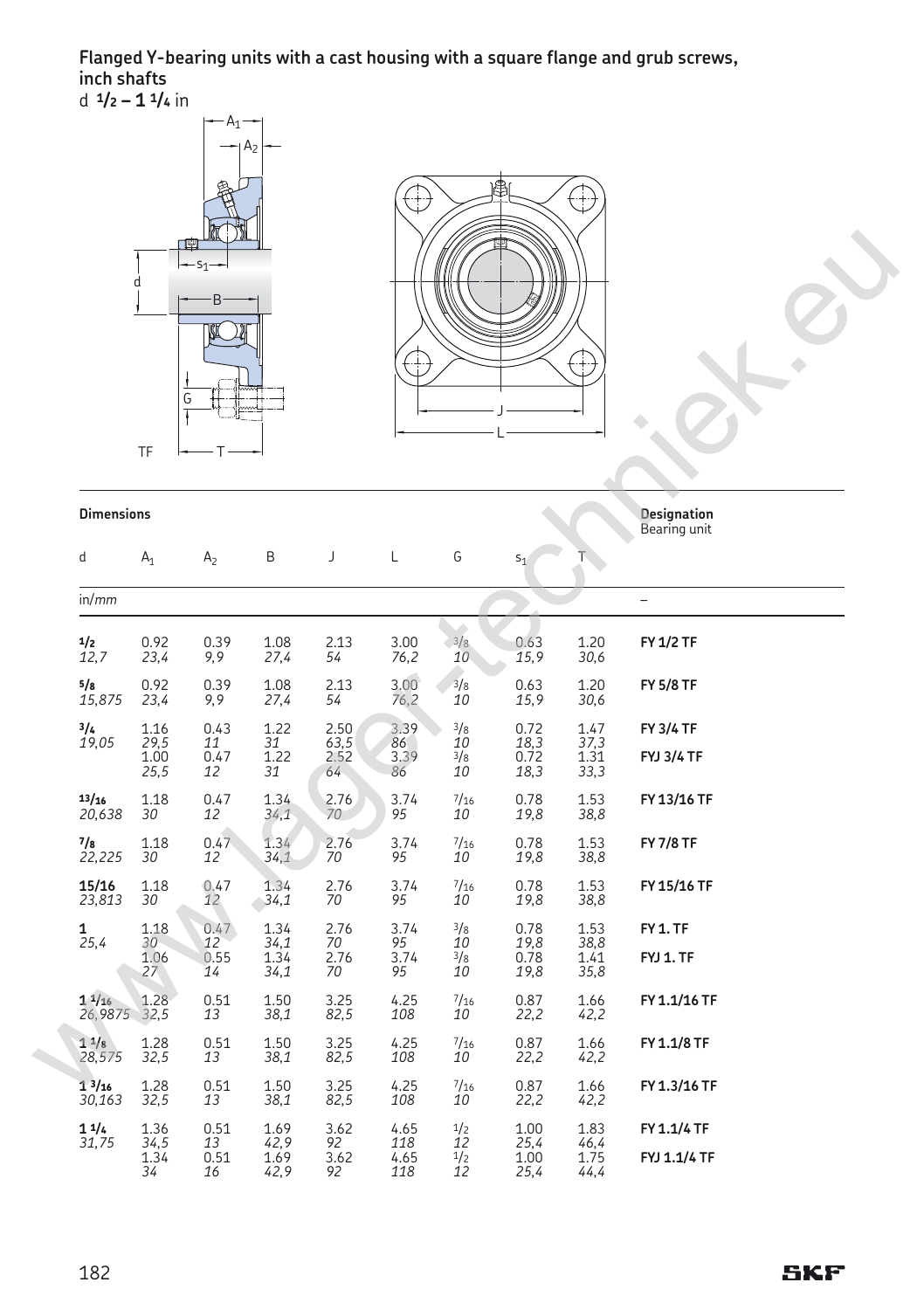| Designations<br>Bearing unit          | Separate components<br>Housing | Bearing                          | <b>Basic load</b><br>ratings<br>dynamic<br>С | static<br>$C_0$                    | Fatigue<br>load<br>limit<br>$P_u$ | Limiting<br>speed<br>with shaft<br>tolerance<br>h6 | Mass<br>Bearing unit         |
|---------------------------------------|--------------------------------|----------------------------------|----------------------------------------------|------------------------------------|-----------------------------------|----------------------------------------------------|------------------------------|
|                                       |                                |                                  | lbf/kN                                       |                                    | lbf/kN                            | r/min                                              | lb/kg                        |
| <b>FY 1/2 TF</b>                      | FY 503 U                       | YAR 203-008-2F                   | 2 1 5 0<br>9,56                              | 1070<br>4,75                       | 50<br>0,2                         | 9500                                               | 1.00<br>0,46                 |
| <b>FY 5/8 TF</b>                      | FY 503 U                       | YAR 203-010-2F                   | 2 1 5 0<br>9,56                              | 1070<br>4,75                       | 50<br>0,2                         | 9500                                               | 1.05<br>0.95                 |
| <b>FY 3/4 TF</b><br><b>FYJ 3/4 TF</b> | FY 504 M<br><b>FYJ 504</b>     | YAR 204-012-2F<br>YAR 204-012-2F | 2860<br>12,7<br>2860<br>12,7                 | 1470<br>6,55<br>1470<br>6,55       | 60<br>0,28<br>60<br>0,28          | 8500<br>8500                                       | 1.35<br>0,61<br>1.45<br>0,66 |
| FY 13/16 TF                           | FY 505 U                       | YAR 205-013-2F                   | 3 1 5 0<br>14                                | 1760<br>7,8                        | 80<br>0,335                       | 7000                                               | 1.80<br>0,81                 |
| <b>FY 7/8 TF</b>                      | FY 505 U                       | YAR 205-014-2F                   | 3 1 5 0<br>14                                | 1760<br>7,8                        | 80<br>0,335                       | 7000                                               | 1.75<br>0,80                 |
| FY 15/16 TF                           | FY 505 U                       | YAR 205-015-2F                   | 3 1 5 0<br>14                                | 1760<br>7,8                        | 80<br>0,335                       | 7000                                               | 1.70<br>0,78                 |
| FY <sub>1.TF</sub><br>FYJ 1. TF       | FY 505 M<br><b>FYJ 505</b>     | YAR 205-100-2F<br>YAR 205-100-2F | 3 1 5 0<br>14<br>3 1 5 0<br>14               | 1760<br>7,8<br>1760<br>7,8         | 80<br>0,335<br>80<br>0,335        | 7000<br>7000                                       | 1.70<br>0,77<br>1.90<br>0,86 |
| FY 1.1/16 TF                          | FY 506 U                       | YAR 206-101-2F                   | 4390<br>19,5                                 | 2520<br>11,2                       | 110<br>0,475                      | 6 3 0 0                                            | 2.45<br>1,10                 |
| FY 1.1/8 TF                           | FY 506 U                       | YAR 206-102-2F                   | 4390<br>19,5                                 | 2520<br>11,2                       | 110<br>0,475                      | 6 3 0 0                                            | 2.50<br>1,10                 |
| FY 1.3/16 TF                          | FY 506 U                       | YAR 206-103-2F                   | 4390<br>19,5                                 | 2520<br>11,2                       | 110<br>0,475                      | 6 3 0 0                                            | 2.40<br>1,10                 |
| FY 1.1/4 TF<br>FYJ 1.1/4 TF           | FY 507 M<br><b>FYJ 507</b>     | YAR 207-104-2F<br>YAR 207-104-2F | 5740<br>25,5<br>5740<br>25,5                 | 3 4 4 0<br>15,3<br>3 4 4 0<br>15,3 | 150<br>0,655<br>150<br>0,655      | 5 3 0 0<br>5300                                    | 3.20<br>1,45<br>3.40<br>1,55 |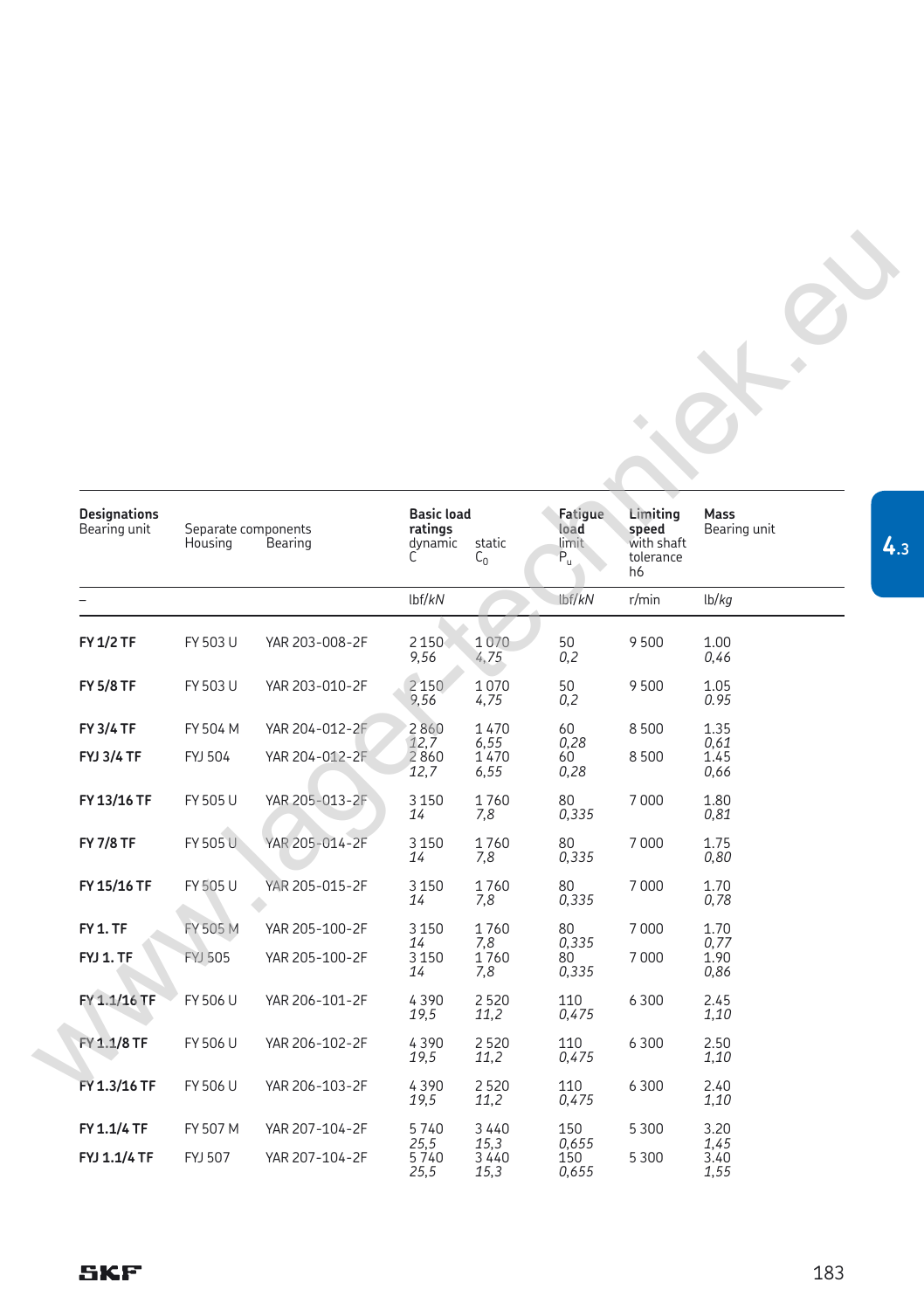**Flanged Y-bearing units with a cast housing with a square flange and grub screws, inch shafts**

d **1 5/16 – 1 15/<sup>16</sup>** in

|                   | ■<br>d<br>G              | $-A_1 -$<br>$-51$<br>B<br>FYTF | $\mathsf{A}_2$       | 「團<br>FYRM    |                                            |                    | ₩<br>F               | 串                           | ₩                            |
|-------------------|--------------------------|--------------------------------|----------------------|---------------|--------------------------------------------|--------------------|----------------------|-----------------------------|------------------------------|
| <b>Dimensions</b> |                          |                                |                      |               |                                            |                    |                      |                             | Designation<br>Bearing unit  |
| d                 | $A_1$                    | A <sub>2</sub>                 | B                    | J             | L                                          | G                  | $S_1$                | Τ                           |                              |
| in/mm             |                          |                                |                      |               |                                            |                    |                      |                             | $\overline{\phantom{0}}$     |
| 15/16<br>33,338   | 1.36<br>34,5             | 0.51<br>13                     | 1.69<br>42,9         | 3.62<br>92    | 4.65<br>118                                | 1/2<br>12          | 1.00<br>25,4         | 1.83<br>46,4                | FY 1.5/16 TF                 |
| 13/8<br>34,925    | 1.36<br>34,5             | 0.51<br>13                     | 1.69<br>42,9         | 3.62<br>92    | 4.65<br>118                                | 1/2<br>12          | 1.00<br>25,4         | 1.83<br>46,4                | FY 1.3/8 TF                  |
| 17/16<br>36,513   | 1.36                     | 0.51<br>13                     | 1.69<br>42,9         | 3.62<br>92    | 4.65<br>118                                | 1/2<br>12          | 1.00                 | 1.83<br>46,4                | FY 1.7/16 TF                 |
|                   | $34,5$<br>$1.52$<br>38,5 | 0.55<br>14                     | 1.94<br>49,2         | 4.00<br>101,5 | 5.12<br>130                                | $\frac{1}{2}$      | 25,4<br>1.19<br>30,2 | 2.13<br>54,2                | FYM 1.7/16 TF                |
| 11/2<br>38,1      | 1.52<br>38,5             | 0.55<br>14                     | 1.94<br>49,2         | 4.00<br>101,5 | $\begin{array}{c} 5.12 \\ 130 \end{array}$ | $\frac{1}{2}$      | 1.19<br>30,2         | 2.13<br>54,2                | FY 1.1/2 TF                  |
|                   | 1.42<br>36<br>1.54       | 0.63<br>16<br>0.55             | 1.94<br>49,2<br>1.94 | 4.02<br>102   | 5.12<br>130<br>5.39                        | 9/16<br>14<br>9/16 | 1.19<br>30,2<br>1.19 | 2.02<br>$\frac{51,2}{2.13}$ | FYJ 1.1/2 TF<br>FYM 1.1/2 TF |
|                   | 39                       | 14                             | 49,2                 | 4.13<br>105   | 137                                        | 14                 | 30,2                 | 54,2                        |                              |
| 15/8<br>41,275    | 1.54<br>39               | 0.55<br>14                     | 1.94<br>49,2         | 4.13<br>105   | 5.39<br>137                                | 9/16<br>14         | 1.19<br>30,2         | 2.13<br>54,2                | FY 1.5/8 TF                  |
| 11/16<br>42,863   | 1.69<br>43               | 0.59<br>15                     | 2.03<br>51,6         | 4.37<br>111   | 5.63<br>143                                | 9/16<br>14         | 1.28<br>32,6         | 2.39<br>60,6                | FYM 1.11/16 TF               |
| 13/4<br>44,45     | 1.54<br>39               | 0.55<br>14                     | 1.94<br>49,2         | 4.13<br>105   | 5.39<br>137                                | 9/16<br>14         | 1.19<br>30,2         | 2.13<br>54,2                | FY 1.3/4 TF                  |
|                   | 1.54<br>39               | 0.55<br>14                     | 1.63<br>41,5         | 4.13<br>105   | 5.39<br>137                                | 9/16<br>14         | 1.20<br>30,5         | 2.13<br>54,2                | FY 1.3/4 RM                  |
|                   | 1.50<br>38               | 0.71<br>18                     | 1.94<br>49,2         | 4.13<br>105   | 5.39<br>137                                | 9/16<br>14         | 1.19<br>30,2         | 2.06<br>52,2                | FYJ 1.3/4 TF                 |
|                   | 1.69<br>43               | 0.59<br>15                     | 2.03<br>51.6         | 4.37<br>111   | 5.63<br>143                                | 9/16<br>14         | 1.28<br>32.6         | 2.39<br>60.6                | <b>FYM 1.3/4 TF</b>          |

 *43 15 51,6 111 143 14 32,6 60,6* 

*49,213 43 15 51,6 111 143 14 32,6 60,6* 

 *47,5 16 55,6 130 162 16 33,4 64,4* 

**1 15/<sup>16</sup>** 1.69 0.59 2.03 4.37 5.63 9/16 1.28 2.39 **FY 1.15/16 TF**

1.87 0.63 2.19 5.12 6.38 5/8 1.31 2.54 **FYM 1.15/16 TF**

1.69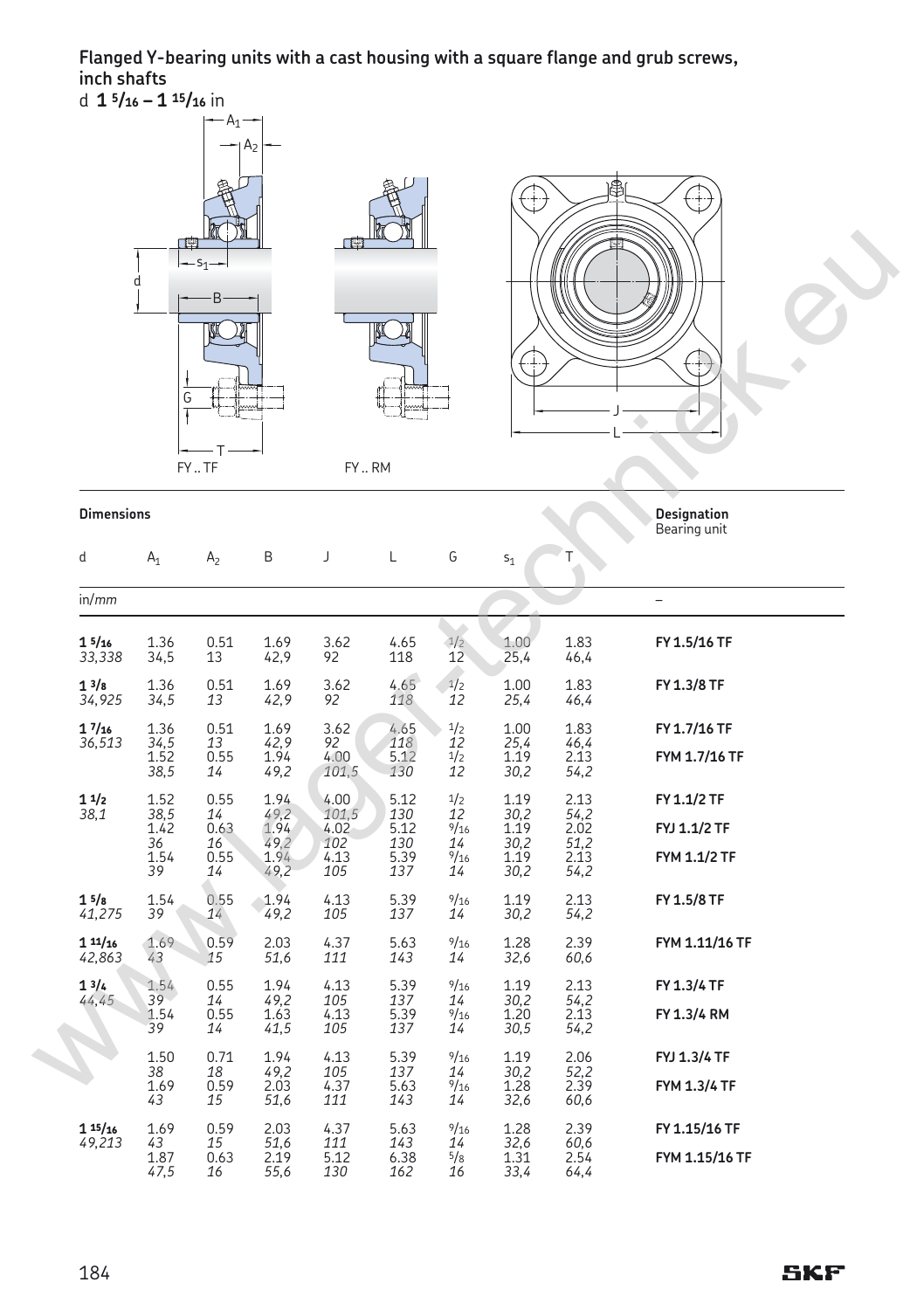| Designations<br>Bearing unit | Separate components<br>Housing | Bearing        | <b>Basic load</b><br>ratings<br>dynamic<br>С | static<br>$C_0$         | Fatigue<br>load<br>limit <sup>1</sup><br>$P_u$ | Limiting<br>speed<br>with shaft<br>tolerance<br>h6 | Mass<br>Bearing unit |
|------------------------------|--------------------------------|----------------|----------------------------------------------|-------------------------|------------------------------------------------|----------------------------------------------------|----------------------|
|                              |                                |                | lbf/kN                                       |                         | lbf/kN                                         | r/min                                              | lb/kg                |
| FY 1.5/16 TF                 | FY 507 U                       | YAR 207-105-2F | 5740<br>25,5                                 | 3 4 4 0<br>15,3         | 150<br>0,655                                   | 5 3 0 0                                            | 3.20<br>1,45         |
| FY 1.3/8 TF                  | FY 507 U                       | YAR 207-106-2F | 5740<br>25,5                                 | 3440<br>15,3            | 150<br>0,655                                   | 5300                                               | 3.15<br>1,40         |
| FY 1.7/16 TF                 | FY 507 U                       | YAR 207-107-2F | 5740                                         | 3440                    | 150                                            | 5300                                               | 3.05                 |
| FYM 1.7/16 TF                | FY 508 U                       | YAR 208-107-2F | 25,5<br>6 9 10<br>30,7                       | 15,3<br>4280<br>19      | 0,655<br>180<br>0,8                            | 4800                                               | 1,40<br>4.50<br>2,00 |
| FY 1.1/2 TF                  | FY 508 M                       | YAR 208-108-2F | 6 9 10                                       | 4 2 8 0                 | 180                                            | 4800                                               | 4.20                 |
| FYJ 1.1/2 TF                 | <b>FYJ 508</b>                 | YAR 208-108-2F | 30,7<br>6 9 10                               | 19<br>4 2 8 0           | 0,8<br>180                                     | 4800                                               | 1,90<br>4.30         |
| FYM 1.1/2 TF                 | FY 509 U                       | YAR 209-108-2F | 30,7<br>7470<br>33,2                         | 19<br>4860<br>21,6      | 0,8<br>210<br>0,915                            | 4 3 0 0                                            | 1,95<br>5.50<br>2,50 |
| FY 1.5/8 TF                  | FY 509 U                       | YAR 209-110-2F | 7470<br>33,2                                 | 4860<br>21,6            | 210<br>0,915                                   | 4 3 0 0                                            | 4.40<br>2,20         |
| FYM 1.11/16 TF               | FY 510 U                       | YAR 210-111-2F | 7 900<br>35.1                                | 5 2 2 0<br>23.2         | 220<br>0.98                                    | 4 0 0 0                                            | 5.50<br>2,50         |
| FY 1.3/4 TF                  | FY 509 M                       | YAR 209-112-2F | 7470                                         | 4860                    | 210                                            | 4 3 0 0                                            | 4.75                 |
| FY 1.3/4 RM                  | FY 509 U                       | YAT 209-112    | 33,2<br>7470<br>33,2                         | 21,6<br>4860<br>21,6    | 0,915<br>210<br>0,915                          | 4300                                               | 2,15<br>4.40<br>2,00 |
| FYJ 1.3/4 TF                 | FYJ 509                        | YAR 209-112-2F | 7470                                         | 4860                    | 210                                            | 4 3 0 0                                            | 5.50                 |
| <b>FYM 1.3/4 TF</b>          | FY 510 U                       | YAR 210-112-2F | 33,2<br>7900<br>35,1                         | 21,6<br>5 2 2 0<br>23,2 | 0,915<br>220<br>0,98                           | 4000                                               | 2,50<br>5.50<br>2,50 |
| FY 1.15/16 TF                | FY 510 U                       | YAR 210-115-2F | 7900                                         | 5 2 2 0                 | 220                                            | 4000                                               | 5.25                 |
| FYM 1.15/16 TF               | FY 511 U                       | YAR 211-115-2F | 35,1<br>9810<br>43,6                         | 23,2<br>6530<br>29      | 0,98<br>280<br>1,25                            | 3600                                               | 2,50<br>9.00<br>4,00 |

## **SKF**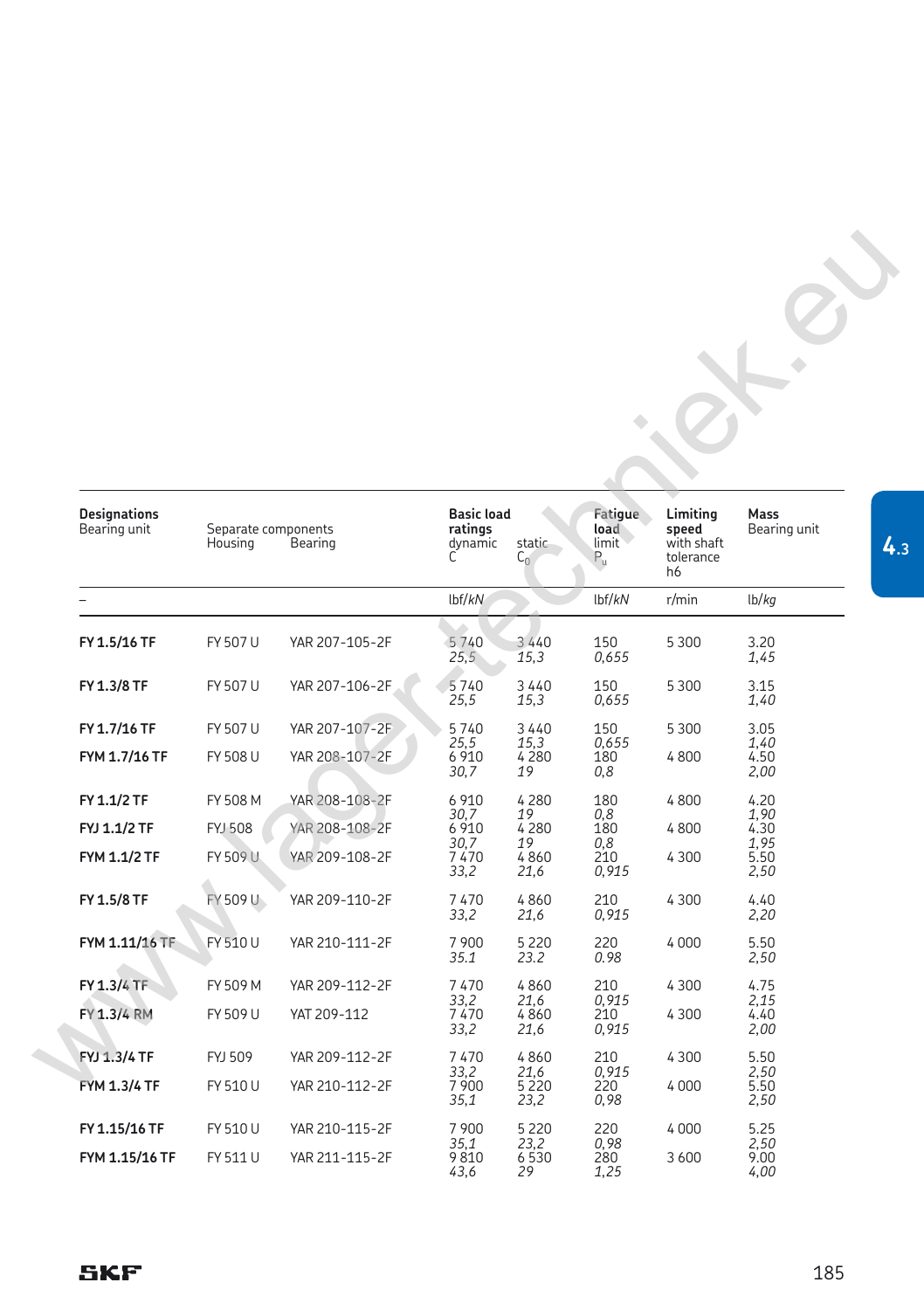## **Flanged Y-bearing units with a cast housing with a square flange and grub screws, inch shafts** d **2 – 3** in

|                      | d<br>G                       | $\mathsf{A}_1$<br>S <sub>1</sub><br>B | $\mathsf{A}_2$                 | $\overline{\mathcal{C}}$       | Ŧ                            | 圝                                | $\overline{\mathcal{L}}$<br>÷ |                              |                                    |  |
|----------------------|------------------------------|---------------------------------------|--------------------------------|--------------------------------|------------------------------|----------------------------------|-------------------------------|------------------------------|------------------------------------|--|
| <b>Dimensions</b>    |                              |                                       |                                |                                |                              |                                  |                               |                              | Designation<br>Bearing unit        |  |
| d                    | $A_1$                        | A <sub>2</sub>                        | B                              | J                              | Г                            | G                                | $s_1$                         | Τ                            |                                    |  |
| in/mm                |                              |                                       |                                |                                |                              |                                  |                               |                              | $\qquad \qquad -$                  |  |
| 2<br>50,8            | 1.87<br>47,5<br>1.69<br>43   | 0.63<br>16<br>0.79<br>20              | 2.19<br>55,6<br>2.19<br>55,6   | 5.12<br>130<br>5.12<br>130     | 6.38<br>162<br>6.38<br>162   | 5/8<br>16<br>$\frac{5}{8}$<br>16 | 1.31<br>33,4<br>1.31<br>33,4  | 2.54<br>64,4<br>2.30<br>58,4 | FY 2. TF<br>FYJ 2. TF              |  |
| $2^{3}/16$<br>55,563 | 1.87<br>47,5<br>2.05<br>52   | 0.63<br>16<br>0.67<br>17              | 2.19<br>55.6<br>2.56<br>65,1   | 5.12<br>130<br>5.63<br>143     | 6.38<br>162<br>6.89<br>175   | 5/8<br>16<br>5/8<br>16           | 1.31<br>33,4<br>1.56<br>39,7  | 2.54<br>64,4<br>2.90<br>73,7 | FY 2.3/16 TF<br>FYM 2.3/16 TF      |  |
| 21/4<br>57,15        | 2.05<br>52                   | 0.67<br>17                            | 2.56<br>65,1                   | 5.63<br>143                    | 6.89<br>175                  | 5/8<br>16                        | 1.56<br>39,7                  | 2.90<br>73,7                 | FY 2.1/4 TF                        |  |
| 27/16<br>61,913      | 2.05<br>52<br>2.25<br>57,15  | 0.67<br>17<br>0.69<br>17,5            | 2.56<br>$65,1$<br>2.75<br>69,6 | 5.63<br>143<br>5.88<br>149,3   | 6.89<br>175<br>7.37<br>187,5 | 5/8<br>16<br>5/8<br>16           | 1.56<br>39,7<br>1.56<br>39,7  | 2.90<br>73,7<br>3.00<br>76,2 | FY 2.7/16 TF<br>FYM 2.7/16 TF      |  |
| 21/2<br>63,5         | 2.07<br>52,5<br>1.97<br>50   | 0.67<br>$^{17}_{0.78}$<br>20          | 2.69<br>68,3<br>2.69<br>68,3   | 5.89<br>149,5<br>5.87<br>149   | 7.36<br>187<br>7.36<br>187   | 5/8<br>16<br>5/8<br>16           | 1.69<br>42,9<br>1.69<br>42,9  | 3.03<br>76,9<br>2.87<br>72,9 | FY 2.1/2 TF<br><b>FYJ 2.1/2 TF</b> |  |
| 211/16<br>68,263     | 2.07<br>52,5                 | 0.65<br>16,5                          | 2.69<br>68,3                   | 5.89<br>149,5                  | 7.36<br>187                  | 5/8<br>16                        | 1.69<br>42,9                  | 2.85<br>72,4                 | FY 2.11/16 TF                      |  |
| $2^{3/4}$<br>69,85   | 2.56<br>65,1                 | 0.75<br>19                            | 2.88<br>73,1                   | 6.00<br>152,4                  | 7.75<br>197                  | 3/4<br>20                        | 1.82<br>46,1                  | 3.44<br>87,4                 | FY 2.3/4 TF                        |  |
| 215/16<br>74,613     | 2.56<br>65,1<br>2.31<br>58,7 | 0.75<br>19<br>0.87<br>22,2            | 2.88<br>73,1<br>3.07<br>77,9   | 6.00<br>152,4<br>6.00<br>152,4 | 7.75<br>197<br>7.75<br>197   | 3/4<br>20<br>3/4<br>20           | 1.82<br>46,1<br>1.88<br>47,7  | 3.44<br>87.4<br>3.25<br>82,6 | FY 2.15/16 TF<br>FYM 2.15/16 TF    |  |
| 3<br>76,2            | 2.31<br>58,7                 | 0.87<br>22,2                          | 3.07<br>77,9                   | 6.00<br>152,4                  | 7.75<br>197                  | 3/4<br>20                        | 1.88<br>47,7                  | 3.25<br>82,6                 | FYM 3. TF                          |  |